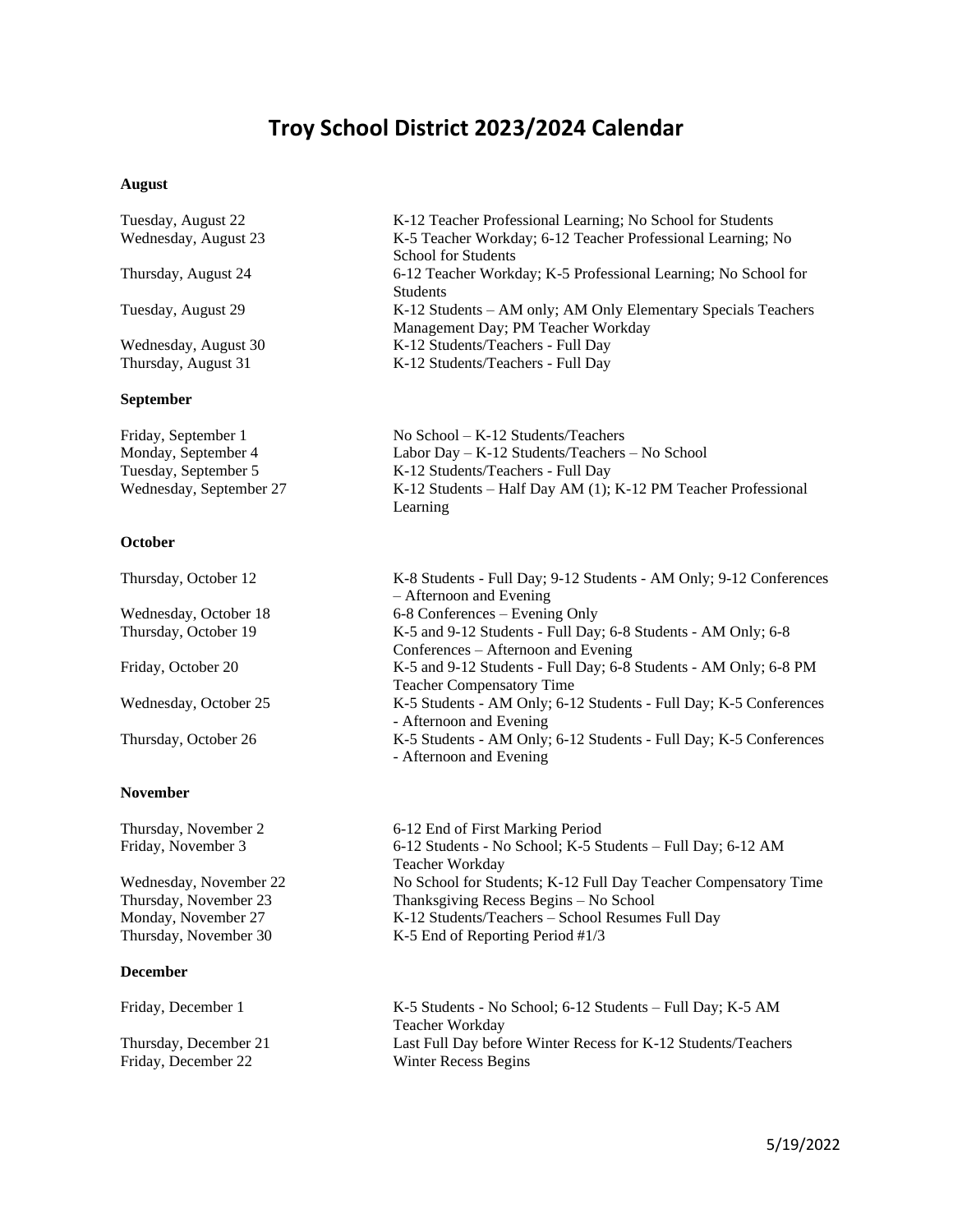## **January**

| Monday, January 8     | K-12 Students/Teachers – School Resumes Full Day                                                                      |
|-----------------------|-----------------------------------------------------------------------------------------------------------------------|
| Monday, January 15    | Martin Luther King, Jr. Day $-$ K-12 Students/Teachers $-$ No School                                                  |
| Tuesday, January 16   | K-8 Students – Full Day; 9-12 Students - AM Only (HS Exams); 9-12<br>- PM Teacher Workday                             |
| Wednesday, January 17 | K-8 Students – Full Day; 9-12 Students - AM Only (HS Exams); 9-12<br>- PM Teacher Workday                             |
| Thursday, January 18  | K-5 Students – Full Day; 6-12 Students - AM Only (HS Exams); 6-12<br>- PM Teacher Workday; 6-12 End of First Semester |
| Friday, January 19    | 6-12 Students - No School; K-5 Students – Full Day; 6-12 Full<br>Teacher Workday                                      |
| Monday, January 29    | K-12 Students - No School; K-12 AM/PM Teacher Professional<br>Learning                                                |

## **February**

| Monday, February 19    | Mid-Winter Recess Begins                                     |
|------------------------|--------------------------------------------------------------|
| Wednesday, February 21 | School Resumes $-$ K-12 Full Day                             |
| Thursday, February 29  | 9-12 Spring Conferences – Evening Only; K-5 End of Reporting |
|                        | Period $\#2/3$                                               |

## **March**

| Friday, March 1    | K-5 Students – No School; 6-12 Students – Full Day; K-5 Full<br>Teacher Workday                                                |
|--------------------|--------------------------------------------------------------------------------------------------------------------------------|
| Thursday, March 7  | 6-8 Conferences – Evening Only                                                                                                 |
| Thursday, March 14 | K-5 Students – AM Only; 6-12 Students – Full Day; K-5 Conferences<br>$-$ Afternoon and Evening                                 |
| Thursday, March 21 | 6-12 End of Third Marking Period; Last Full Day before Spring<br>Break for K-12 Students                                       |
| Friday, March 22   | K-12 Students - No School; 6-12 AM Teacher Workday; K-5 AM<br>Teacher Compensatory Time; Spring Break Begins for K-12 Students |

## **April**

| Monday, April 1<br>Thursday, April 25 | School Resumes $-K-12$ Full Day<br>K-12 Students – Half Day AM (2); K-12 PM Teacher Professional<br>Learning |
|---------------------------------------|--------------------------------------------------------------------------------------------------------------|
| May                                   |                                                                                                              |

Monday, May 27 Memorial Day – K-12 Students/Teachers – No School

| June               |                                                               |
|--------------------|---------------------------------------------------------------|
| Tuesday, June 11   | K-12 Students AM Only (HS Exams); 6-12 PM Teacher Workday; K- |
|                    | 5 PM Teacher Management Day                                   |
| Wednesday, June 12 | K-12 Students – AM Only (HS Exams); K-12 PM Teacher Workday   |
| Thursday, June 13  | K-12 Students – AM Only (HS Exams); K-12 PM Teacher Workday;  |
|                    | <b>Teacher Checkout Upon Completion</b>                       |